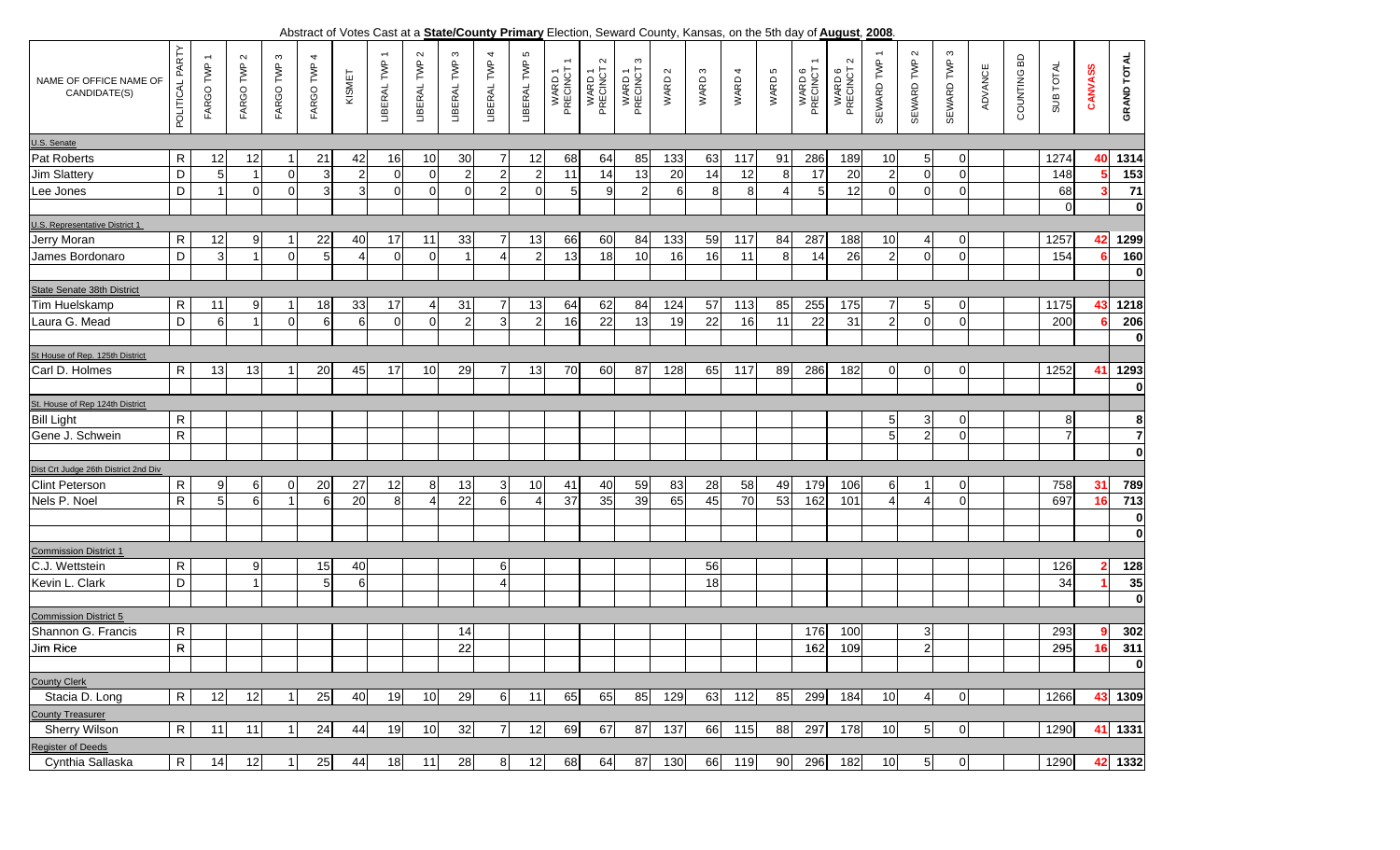, **2008**. Abstract of Votes Cast at a **State/County Primary** Election, Seward County, Kansas, on the 5th day of **August**

| NAME OF OFFICE NAME OF<br>CANDIDATE(S)    | POLITICAL PARTY | $\overline{\phantom{0}}$<br>FARGO TWP | $\sim$<br>FARGO TWP | FARGO TWP 3    | FARGO TWP 4 | KISMET | LIBERAL TWP 1 | LIBERAL TWP 2 | LIBERAL TWP 3 | LIBERAL TWP 4 | LIBERAL TWP 5 | $\overline{\phantom{a}}$<br>WARD 1<br>PRECINCT 1 | $\mathbf{\Omega}$<br>WARD 1<br>PRECINCT 2 | S<br>WARD 1<br>PRECINCT | WARD 2      | WARD <sub>3</sub> | WARD 4 | WARD 5 | WARD 6<br>PRECINCT 1 | $\sim$<br>WARD 6<br>PRECINCT 2 | SEWARD TWP 1 | SEWARD TWP 2    | SEWARD TWP 3 | ADVANCE | COUNTING BD | SUB TOTAL   | <b>CANVASS</b> | <b>GRAND TOTAL</b> |
|-------------------------------------------|-----------------|---------------------------------------|---------------------|----------------|-------------|--------|---------------|---------------|---------------|---------------|---------------|--------------------------------------------------|-------------------------------------------|-------------------------|-------------|-------------------|--------|--------|----------------------|--------------------------------|--------------|-----------------|--------------|---------|-------------|-------------|----------------|--------------------|
| <b>County Attorney</b>                    |                 |                                       |                     |                |             |        |               |               |               |               |               |                                                  |                                           |                         |             |                   |        |        |                      |                                |              |                 |              |         |             |             |                |                    |
| Don Scott                                 | $\mathsf{R}$    | 12                                    | $\overline{7}$      | $\mathbf 0$    | 22          | 38     | 15            | 10            | 27            | 8             | 10            | 60                                               | 47                                        | 77                      | 107         | 60                | 94     | 69     | 266                  | 163                            | 9            | $5\overline{)}$ | $\mathbf 0$  |         |             | 1106        | 41             | 1147               |
|                                           |                 |                                       |                     |                |             |        |               |               |               |               |               |                                                  |                                           |                         |             |                   |        |        |                      |                                |              |                 |              |         |             |             |                | $\mathbf 0$        |
| Sheriff<br>Bill McBryde                   |                 |                                       |                     |                |             |        |               |               |               |               |               |                                                  |                                           |                         |             |                   |        |        |                      |                                |              |                 |              |         |             |             |                |                    |
|                                           | R               | 14                                    | 9                   | $\overline{0}$ | 22          | 43     | 15            | 10            | 30            |               | 11            | 65                                               | 63                                        | 84                      | 123         | 62                | 110    | 80     | 278                  | 172                            | 10           | 5               | 0            |         |             | 1213        | -41            | 1254               |
| <b>Fargo Township Treasurer</b>           |                 |                                       |                     |                |             |        |               |               |               |               |               |                                                  |                                           |                         | $\mathbf 0$ |                   |        |        |                      |                                |              |                 |              |         |             |             |                |                    |
|                                           |                 |                                       |                     |                |             |        |               |               |               |               |               |                                                  |                                           |                         |             |                   |        |        |                      |                                |              |                 |              |         |             |             |                |                    |
| Dianne L. Harvey                          | $\mathsf{R}$    | 12                                    | 8                   | 1              | 19          | 43     |               |               |               |               |               |                                                  |                                           |                         |             |                   |        |        |                      |                                |              |                 |              |         |             | 83          |                | 85                 |
|                                           |                 |                                       |                     |                |             |        |               |               |               |               |               |                                                  |                                           |                         |             |                   |        |        |                      |                                |              |                 |              |         |             |             |                | $\mathbf 0$        |
| Fargo Township Trustee                    |                 |                                       |                     |                |             |        |               |               |               |               |               |                                                  |                                           |                         |             |                   |        |        |                      |                                |              |                 |              |         |             |             |                |                    |
| No Candidates                             |                 |                                       |                     |                |             |        |               |               |               |               |               |                                                  |                                           |                         |             |                   |        |        |                      |                                |              |                 |              |         |             | $\mathbf 0$ |                | $\bf{0}$           |
|                                           |                 |                                       |                     |                |             |        |               |               |               |               |               |                                                  |                                           |                         |             |                   |        |        |                      |                                |              |                 |              |         |             |             |                | $\mathbf{0}$       |
| Liberal Township Treasurer                |                 |                                       |                     |                |             |        |               |               |               |               |               |                                                  |                                           |                         |             |                   |        |        |                      |                                |              |                 |              |         |             |             |                |                    |
| No Candidates                             |                 |                                       |                     |                |             |        |               |               |               |               |               |                                                  |                                           |                         |             |                   |        |        |                      |                                |              |                 |              |         |             | $\mathbf 0$ |                | $\mathbf 0$        |
|                                           |                 |                                       |                     |                |             |        |               |               |               |               |               |                                                  |                                           |                         |             |                   |        |        |                      |                                |              |                 |              |         |             |             |                | $\mathbf{0}$       |
| <b>Liberal Township Trustee</b>           |                 |                                       |                     |                |             |        |               |               |               |               |               |                                                  |                                           |                         |             |                   |        |        |                      |                                |              |                 |              |         |             |             |                |                    |
| No Candidates                             |                 |                                       |                     |                |             |        |               |               |               |               |               |                                                  |                                           |                         |             |                   |        |        |                      |                                |              |                 |              |         |             | $\mathbf 0$ |                | $\mathbf 0$        |
|                                           |                 |                                       |                     |                |             |        |               |               |               |               |               |                                                  |                                           |                         |             |                   |        |        |                      |                                |              |                 |              |         |             |             |                | $\mathbf 0$        |
|                                           |                 |                                       |                     |                |             |        |               |               |               |               |               |                                                  |                                           |                         |             |                   |        |        |                      |                                |              |                 |              |         |             |             |                |                    |
| Seward Towship Treasurer<br>E. Paul Boles | $\mathsf{R}$    |                                       |                     |                |             |        |               |               |               |               |               |                                                  |                                           |                         |             |                   |        |        |                      |                                | 7            | $\overline{4}$  | $\mathbf{0}$ |         |             | 11          |                | 11                 |
|                                           |                 |                                       |                     |                |             |        |               |               |               |               |               |                                                  |                                           |                         |             |                   |        |        |                      |                                |              |                 |              |         |             |             |                | $\mathbf 0$        |
| Seward Township Trustee                   |                 |                                       |                     |                |             |        |               |               |               |               |               |                                                  |                                           |                         |             |                   |        |        |                      |                                |              |                 |              |         |             |             |                |                    |
| No Candidates                             |                 |                                       |                     |                |             |        |               |               |               |               |               |                                                  |                                           |                         |             |                   |        |        |                      |                                |              |                 |              |         |             | 0           |                |                    |
|                                           |                 |                                       |                     |                |             |        |               |               |               |               |               |                                                  |                                           |                         |             |                   |        |        |                      |                                |              |                 |              |         |             |             |                |                    |
| Ward 1 Precinct 1                         |                 |                                       |                     |                |             |        |               |               |               |               |               |                                                  |                                           |                         |             |                   |        |        |                      |                                |              |                 |              |         |             |             |                |                    |
| Wendell Smotherman                        | D               |                                       |                     |                |             |        |               |               |               |               |               |                                                  |                                           |                         |             |                   |        |        |                      |                                |              |                 |              |         |             | 17          |                | 19                 |
| Debra Huddleston                          |                 |                                       |                     |                |             |        |               |               |               |               |               | 17                                               |                                           |                         |             |                   |        |        |                      |                                |              |                 |              |         |             |             |                |                    |
|                                           | $\mathsf D$     |                                       |                     |                |             |        |               |               |               |               |               | 16                                               |                                           |                         |             |                   |        |        |                      |                                |              |                 |              |         |             | 16          |                | 18                 |
|                                           |                 |                                       |                     |                |             |        |               |               |               |               |               |                                                  |                                           |                         |             |                   |        |        |                      |                                |              |                 |              |         |             |             |                | $\mathbf 0$        |
| Ward 1 Precinct 2                         |                 |                                       |                     |                |             |        |               |               |               |               |               |                                                  |                                           |                         |             |                   |        |        |                      |                                |              |                 |              |         |             |             |                |                    |
| Douglas W. Knudsen                        | ${\sf R}$       |                                       |                     |                |             |        |               |               |               |               |               |                                                  | 62                                        |                         |             |                   |        |        |                      |                                |              |                 |              |         |             | 62          |                | 63                 |
| <b>Beverly Trimmell</b>                   | ${\sf R}$       |                                       |                     |                |             |        |               |               |               |               |               |                                                  | 57                                        |                         |             |                   |        |        |                      |                                |              |                 |              |         |             | 57          |                | 58                 |
| <b>Bud Hibler</b>                         | $\overline{D}$  |                                       |                     |                |             |        |               |               |               |               |               |                                                  | 18                                        |                         |             |                   |        |        |                      |                                |              |                 |              |         |             | 18          |                | 19                 |
| Joyce Ann Hibler                          | $\overline{D}$  |                                       |                     |                |             |        |               |               |               |               |               |                                                  | 18                                        |                         |             |                   |        |        |                      |                                |              |                 |              |         |             | 18          |                | 19                 |
|                                           |                 |                                       |                     |                |             |        |               |               |               |               |               |                                                  |                                           |                         |             |                   |        |        |                      |                                |              |                 |              |         |             |             |                |                    |
| Ward 1 Precinct 3                         |                 |                                       |                     |                |             |        |               |               |               |               |               |                                                  |                                           |                         |             |                   |        |        |                      |                                |              |                 |              |         |             |             |                |                    |
| Garold D. Sallaska                        | $\overline{R}$  |                                       |                     |                |             |        |               |               |               |               |               |                                                  |                                           | 81                      |             |                   |        |        |                      |                                |              |                 |              |         |             | 81          | 3              | 84                 |
| Cynthia L. Sallaska                       | $\overline{R}$  |                                       |                     |                |             |        |               |               |               |               |               |                                                  |                                           | 88                      |             |                   |        |        |                      |                                |              |                 |              |         |             | 88          | 3              | $\overline{91}$    |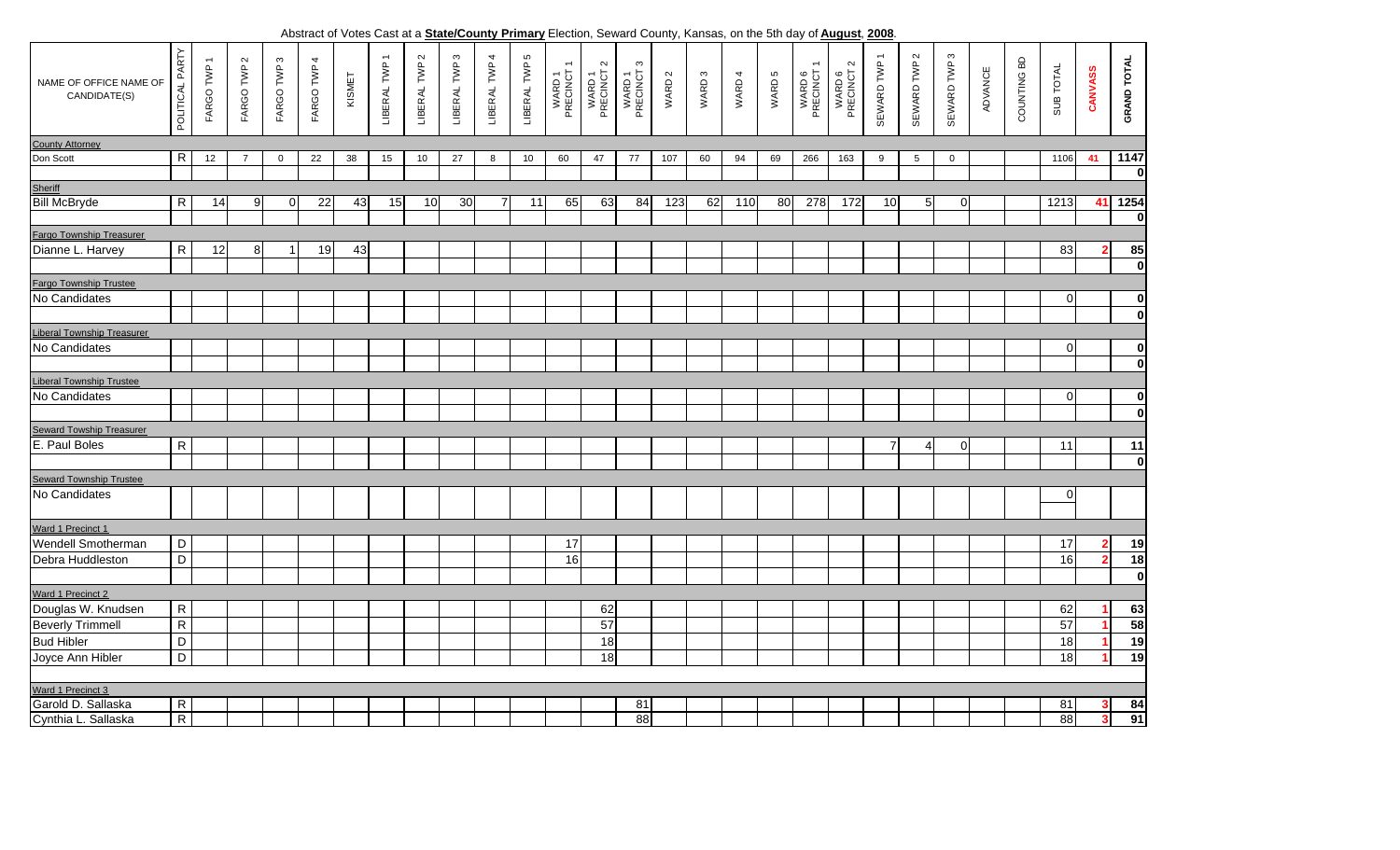, **2008**. Abstract of Votes Cast at a **State/County Primary** Election, Seward County, Kansas, on the 5th day of **August**

| NAME OF OFFICE NAME OF<br>CANDIDATE(S) | POLITICAL PARTY | $\overline{\phantom{0}}$<br>FARGO TWP | FARGO TWP 2 | FARGO TWP 3 | $\overline{4}$<br>FARGO TWP | KISMET | LIBERAL TWP 1 | LIBERAL TWP 2 | LIBERAL TWP 3 | LIBERAL TWP 4 | LIBERAL TWP 5  | $\overline{\phantom{0}}$<br>WARD 1<br>PRECINCT | $\sim$<br>WARD 1<br>PRECINCT | $\mathfrak{g}$<br>WARD 1<br>PRECINCT | WARD 2 | WARD <sub>3</sub> | WARD 4 | WARD 5 | $\overline{\phantom{m}}$<br>WARD 6<br>PRECINCT | $\sim$<br>WARD 6<br>PRECINCT 2 | SEWARD TWP 1 | SEWARD TWP 2 | SEWARD TWP 3 | ADVANCE | COUNTING BD | SUB TOTAL       | <b>CANVASS</b> | <b>GRAND TOTAL</b>                                                |
|----------------------------------------|-----------------|---------------------------------------|-------------|-------------|-----------------------------|--------|---------------|---------------|---------------|---------------|----------------|------------------------------------------------|------------------------------|--------------------------------------|--------|-------------------|--------|--------|------------------------------------------------|--------------------------------|--------------|--------------|--------------|---------|-------------|-----------------|----------------|-------------------------------------------------------------------|
| Ward 2                                 |                 |                                       |             |             |                             |        |               |               |               |               |                |                                                |                              |                                      |        |                   |        |        |                                                |                                |              |              |              |         |             |                 |                |                                                                   |
| Cory Barnett                           | $\mathsf{R}$    |                                       |             |             |                             |        |               |               |               |               |                |                                                |                              |                                      | 53     |                   |        |        |                                                |                                |              |              |              |         |             | 53              |                | 56                                                                |
| <b>Larry Howell</b>                    | ${\sf R}$       |                                       |             |             |                             |        |               |               |               |               |                |                                                |                              |                                      | 67     |                   |        |        |                                                |                                |              |              |              |         |             | 67              |                | 68                                                                |
| <b>Tessy Barnett</b>                   | ${\sf R}$       |                                       |             |             |                             |        |               |               |               |               |                |                                                |                              |                                      | 106    |                   |        |        |                                                |                                |              |              |              |         |             | 106             |                | 108                                                               |
| Elmer W. Hale                          | D               |                                       |             |             |                             |        |               | 25            |               |               |                |                                                |                              |                                      |        |                   |        |        |                                                |                                |              |              |              |         |             | 25              |                |                                                                   |
| Daryl A. Hale                          | D               |                                       |             |             |                             |        |               | 28            |               |               |                |                                                |                              |                                      |        |                   |        |        |                                                |                                |              |              |              |         |             | 28              |                | $\begin{array}{r} \hline 25 \\ \hline 28 \\ \hline 0 \end{array}$ |
|                                        |                 |                                       |             |             |                             |        |               |               |               |               |                |                                                |                              |                                      |        |                   |        |        |                                                |                                |              |              |              |         |             |                 |                |                                                                   |
| Ward 3                                 |                 |                                       |             |             |                             |        |               |               |               |               |                |                                                |                              |                                      |        |                   |        |        |                                                |                                |              |              |              |         |             |                 |                |                                                                   |
| No Candidates                          |                 |                                       |             |             |                             |        |               |               |               |               |                |                                                |                              |                                      |        |                   |        |        |                                                |                                |              |              |              |         |             | $\overline{0}$  |                | $\mathbf{0}$                                                      |
|                                        |                 |                                       |             |             |                             |        |               |               |               |               |                |                                                |                              |                                      |        |                   |        |        |                                                |                                |              |              |              |         |             |                 |                | $\overline{\mathbf{0}}$                                           |
| Ward 4                                 |                 |                                       |             |             |                             |        |               |               |               |               |                |                                                |                              |                                      |        |                   |        |        |                                                |                                |              |              |              |         |             |                 |                |                                                                   |
| <b>Larry Carter</b>                    | ${\sf R}$       |                                       |             |             |                             |        |               |               |               |               |                |                                                |                              |                                      |        |                   | 102    |        |                                                |                                |              |              |              |         |             | 102             |                | <u>106</u>                                                        |
| Cynthia L. Carter                      | ${\sf R}$       |                                       |             |             |                             |        |               |               |               |               |                |                                                |                              |                                      |        |                   | 73     |        |                                                |                                |              |              |              |         |             | 73              |                | 75                                                                |
| Oleta A. Peters                        | ${\sf R}$       |                                       |             |             |                             |        |               |               |               |               |                |                                                |                              |                                      |        |                   | 45     |        |                                                |                                |              |              |              |         |             | 45              |                | 47                                                                |
|                                        |                 |                                       |             |             |                             |        |               |               |               |               |                |                                                |                              |                                      |        |                   |        |        |                                                |                                |              |              |              |         |             |                 |                |                                                                   |
| Ward 5                                 |                 |                                       |             |             |                             |        |               |               |               |               |                |                                                |                              |                                      |        |                   |        |        |                                                |                                |              |              |              |         |             |                 |                |                                                                   |
| <b>Beverly Malin</b>                   | $\mathsf R$     |                                       |             |             |                             |        |               |               |               |               |                |                                                |                              |                                      |        |                   |        | 74     |                                                |                                |              |              |              |         |             | 74              |                | 76                                                                |
| Paul W. Hoag                           | D               |                                       |             |             |                             |        |               |               |               |               | 5 <sub>l</sub> |                                                |                              |                                      |        |                   |        |        |                                                |                                |              |              |              |         |             | $\overline{0}$  |                | $\mathbf{1}$                                                      |
| Julia Jeanette Warner                  | D               |                                       |             |             |                             |        |               |               |               |               | $\overline{7}$ |                                                |                              |                                      |        |                   |        |        |                                                |                                |              |              |              |         |             | $\overline{0}$  |                | $\mathbf{1}$                                                      |
|                                        |                 |                                       |             |             |                             |        |               |               |               |               |                |                                                |                              |                                      |        |                   |        |        |                                                |                                |              |              |              |         |             |                 |                |                                                                   |
| Ward 6 Precinct 1                      |                 |                                       |             |             |                             |        |               |               |               |               |                |                                                |                              |                                      |        |                   |        |        |                                                |                                |              |              |              |         |             |                 |                |                                                                   |
| Shannon G. Francis                     | ${\sf R}$       |                                       |             |             |                             |        |               |               |               |               |                |                                                |                              |                                      |        |                   |        |        | 248                                            |                                |              |              |              |         |             | 248             |                | 255                                                               |
| Deanne R. Mills                        | $\overline{R}$  |                                       |             |             |                             |        |               |               |               |               |                |                                                |                              |                                      |        |                   |        |        | 261                                            |                                |              |              |              |         |             | 261             |                | 269                                                               |
| Norma Thornton                         | $\mathsf D$     |                                       |             |             |                             |        |               |               |               |               |                |                                                |                              |                                      |        |                   |        |        | 13                                             |                                |              |              |              |         |             | 13              |                | 13                                                                |
| Louise Tribble                         | $\mathsf D$     |                                       |             |             |                             |        |               |               |               |               |                |                                                |                              |                                      |        |                   |        |        | 14                                             |                                |              |              |              |         |             | 14              |                | $\overline{14}$                                                   |
|                                        |                 |                                       |             |             |                             |        |               |               |               |               |                |                                                |                              |                                      |        |                   |        |        |                                                |                                |              |              |              |         |             |                 |                |                                                                   |
| Ward 6 Precinct 2                      |                 |                                       |             |             |                             |        |               |               |               |               |                |                                                |                              |                                      |        |                   |        |        |                                                |                                |              |              |              |         |             |                 |                |                                                                   |
| Michael J. Aichele Jr.                 | $\mathsf R$     |                                       |             |             |                             |        |               |               |               |               |                |                                                |                              |                                      |        |                   |        |        |                                                | 148                            |              |              |              |         |             | 148             | 10             | <b>158</b>                                                        |
| Amy Aichele                            | $\overline{R}$  |                                       |             |             |                             |        |               |               |               |               |                |                                                |                              |                                      |        |                   |        |        |                                                | 147                            |              |              |              |         |             | 147             | 10             | 157                                                               |
| Donald Hill                            | D               |                                       |             |             |                             |        |               |               |               |               |                |                                                |                              |                                      |        |                   |        |        |                                                | 26                             |              |              |              |         |             | 26              |                | $\overline{26}$                                                   |
|                                        |                 |                                       |             |             |                             |        |               |               |               |               |                |                                                |                              |                                      |        |                   |        |        |                                                |                                |              |              |              |         |             |                 |                |                                                                   |
| Kismet City                            |                 |                                       |             |             |                             |        |               |               |               |               |                |                                                |                              |                                      |        |                   |        |        |                                                |                                |              |              |              |         |             |                 |                |                                                                   |
| No Candidates                          |                 |                                       |             |             |                             |        |               |               |               |               |                |                                                |                              |                                      |        |                   |        |        |                                                |                                |              |              |              |         |             | $\overline{0}$  |                |                                                                   |
|                                        |                 |                                       |             |             |                             |        |               |               |               |               |                |                                                |                              |                                      |        |                   |        |        |                                                |                                |              |              |              |         |             |                 |                |                                                                   |
| Fargo Township 1                       |                 |                                       |             |             |                             |        |               |               |               |               |                |                                                |                              |                                      |        |                   |        |        |                                                |                                |              |              |              |         |             |                 |                |                                                                   |
| Darrell K. Long                        | D               | 5                                     |             |             |                             |        |               |               |               |               |                |                                                |                              |                                      |        |                   |        |        |                                                |                                |              |              |              |         |             | $5\overline{)}$ |                | 5                                                                 |
|                                        |                 |                                       |             |             |                             |        |               |               |               |               |                |                                                |                              |                                      |        |                   |        |        |                                                |                                |              |              |              |         |             |                 |                | $\bf{0}$                                                          |
| Fargo Township 2                       |                 |                                       |             |             |                             |        |               |               |               |               |                |                                                |                              |                                      |        |                   |        |        |                                                |                                |              |              |              |         |             |                 |                |                                                                   |
| C.J. Wettstein                         | ${\sf R}$       |                                       | 8           |             |                             |        |               |               |               |               |                |                                                |                              |                                      |        |                   |        |        |                                                |                                |              |              |              |         |             | 8               | -1             | 9                                                                 |
| Linda Wettstein                        | ${\sf R}$       |                                       | 9           |             |                             |        |               |               |               |               |                |                                                |                              |                                      |        |                   |        |        |                                                |                                |              |              |              |         |             | $\overline{9}$  | $\mathbf{1}$   | 10                                                                |
|                                        |                 |                                       |             |             |                             |        |               |               |               |               |                |                                                |                              |                                      |        |                   |        |        |                                                |                                |              |              |              |         |             |                 |                | $\overline{\mathbf{0}}$                                           |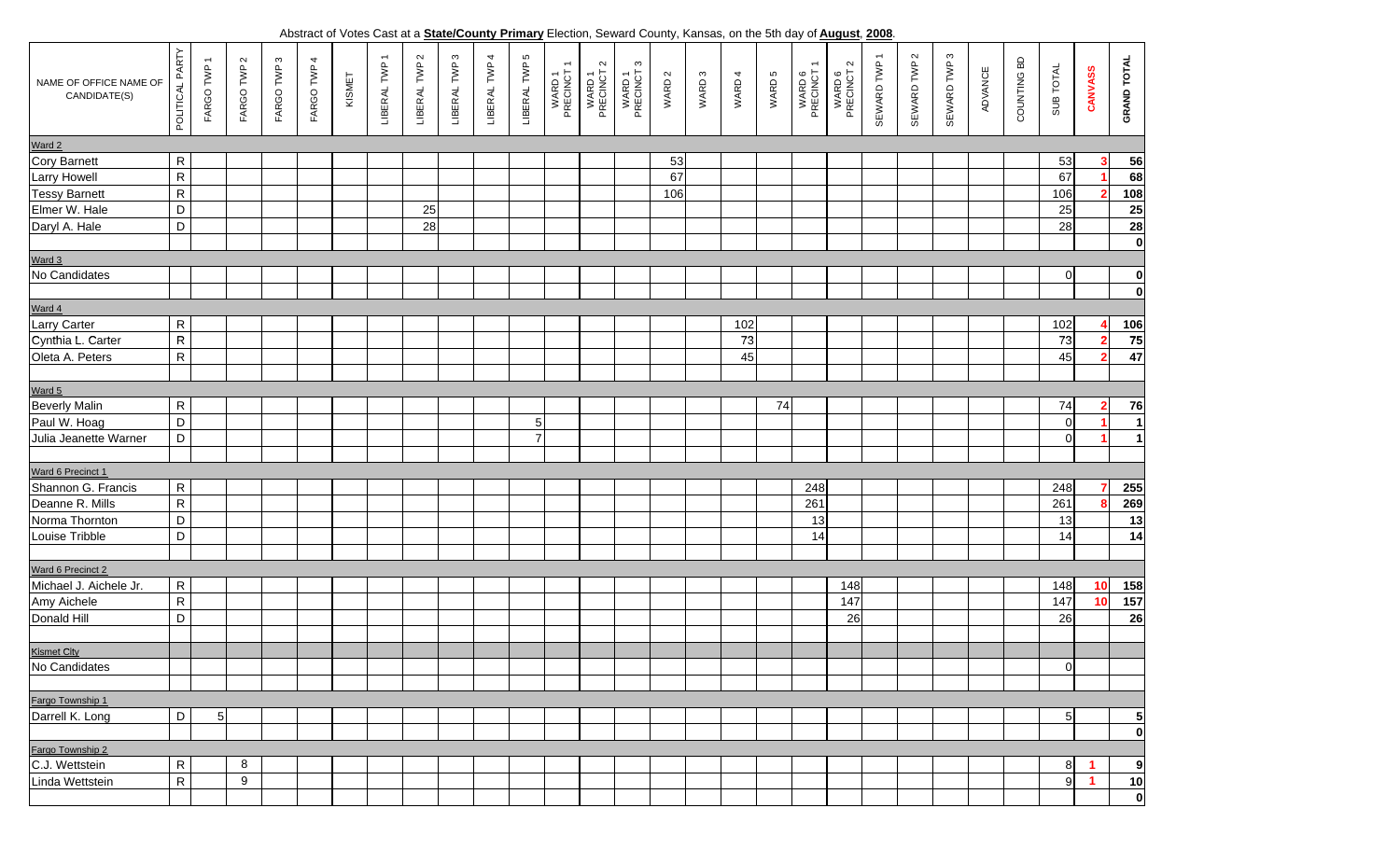**2008**. Abstract of Votes Cast at a **State/County Primary** Election, Seward County, Kansas, on the 5th day of **August,**

| NAME OF OFFICE NAME OF<br>CANDIDATE(S) | POLITICAL PARTY | $\overline{\phantom{m}}$<br>FARGO TWP | $\sim$<br>FARGO TWP | $\mathfrak{S}$<br>FARGO TWP | $\overline{4}$<br>FARGO TWP 4 | KISMET | LIBERAL TWP 1 | LIBERAL TWP 2 | ო<br>LIBERAL TWP | LIBERAL TWP 4 | LIBERAL TWP 5  | $\overline{\phantom{0}}$<br>WARD 1<br>PRECINCT | $\sim$<br>WARD 1<br>PRECINCT 2 | ო<br>WARD 1<br>PRECINCT | WARD 2 | WARD 3 | WARD 4 | WARD 5 | $\overline{\phantom{m}}$<br>WARD 6<br>PRECINCT | $\mathbf{\Omega}$<br>WARD 6<br>PRECINCT : | SEWARD TWP 1 | $\sim$<br>SEWARD TWP | SEWARD TWP 3 | ADVANCE | COUNTING BD | SUB TOTAL       | CANVASS        | <b>GRAND TOTAL</b>      |
|----------------------------------------|-----------------|---------------------------------------|---------------------|-----------------------------|-------------------------------|--------|---------------|---------------|------------------|---------------|----------------|------------------------------------------------|--------------------------------|-------------------------|--------|--------|--------|--------|------------------------------------------------|-------------------------------------------|--------------|----------------------|--------------|---------|-------------|-----------------|----------------|-------------------------|
| Fargo Township 3                       |                 |                                       |                     |                             |                               |        |               |               |                  |               |                |                                                |                                |                         |        |        |        |        |                                                |                                           |              |                      |              |         |             |                 |                |                         |
|                                        |                 |                                       |                     |                             |                               |        |               |               |                  |               |                |                                                |                                |                         |        |        |        |        |                                                |                                           |              |                      |              |         |             |                 |                |                         |
| Fargo Township 4                       |                 |                                       |                     |                             |                               |        |               |               |                  |               |                |                                                |                                |                         |        |        |        |        |                                                |                                           |              |                      |              |         |             |                 |                |                         |
|                                        |                 |                                       |                     |                             |                               |        |               |               |                  |               |                |                                                |                                |                         |        |        |        |        |                                                |                                           |              |                      |              |         |             |                 |                | $\mathbf 0$             |
| <b>Liberal Township 1</b>              |                 |                                       |                     |                             |                               |        |               |               |                  |               |                |                                                |                                |                         |        |        |        |        |                                                |                                           |              |                      |              |         |             |                 |                |                         |
| Vanessa Reever                         | ${\sf R}$       |                                       |                     |                             |                               |        | 14            |               |                  |               |                |                                                |                                |                         |        |        |        |        |                                                |                                           |              |                      |              |         |             | 14              |                | 14                      |
|                                        |                 |                                       |                     |                             |                               |        |               |               |                  |               |                |                                                |                                |                         |        |        |        |        |                                                |                                           |              |                      |              |         |             |                 |                | $\mathbf 0$             |
| Liberal Township 2                     |                 |                                       |                     |                             |                               |        |               |               |                  |               |                |                                                |                                |                         |        |        |        |        |                                                |                                           |              |                      |              |         |             |                 |                |                         |
| No Candidates                          |                 |                                       |                     |                             |                               |        |               |               |                  |               |                |                                                |                                |                         |        |        |        |        |                                                |                                           |              |                      |              |         |             | $\mathbf 0$     |                | $\mathbf 0$             |
|                                        |                 |                                       |                     |                             |                               |        |               |               |                  |               |                |                                                |                                |                         |        |        |        |        |                                                |                                           |              |                      |              |         |             |                 |                | $\mathbf 0$             |
| Liberal Township 3                     |                 |                                       |                     |                             |                               |        |               |               |                  |               |                |                                                |                                |                         |        |        |        |        |                                                |                                           |              |                      |              |         |             |                 |                |                         |
| Richard L. Wortman                     | $\overline{R}$  |                                       |                     |                             |                               |        |               |               | 24               |               |                |                                                |                                |                         |        |        |        |        |                                                |                                           |              |                      |              |         |             | 24              |                | 24                      |
| Sheral Wortman                         | $\overline{R}$  |                                       |                     |                             |                               |        |               |               | 24               |               |                |                                                |                                |                         |        |        |        |        |                                                |                                           |              |                      |              |         |             | $\overline{24}$ |                | 24                      |
|                                        |                 |                                       |                     |                             |                               |        |               |               |                  |               |                |                                                |                                |                         |        |        |        |        |                                                |                                           |              |                      |              |         |             |                 |                | $\overline{\mathbf{0}}$ |
| <b>Liberal Township 4</b>              |                 |                                       |                     |                             |                               |        |               |               |                  |               |                |                                                |                                |                         |        |        |        |        |                                                |                                           |              |                      |              |         |             |                 |                |                         |
| <b>Bill Davidson</b>                   | ${\sf R}$       |                                       |                     |                             |                               |        |               |               |                  | 6             |                |                                                |                                |                         |        |        |        |        |                                                |                                           |              |                      |              |         |             | 6               |                | 6                       |
|                                        |                 |                                       |                     |                             |                               |        |               |               |                  |               |                |                                                |                                |                         |        |        |        |        |                                                |                                           |              |                      |              |         |             |                 |                |                         |
| Liberal Township 5                     |                 |                                       |                     |                             |                               |        |               |               |                  |               |                |                                                |                                |                         |        |        |        |        |                                                |                                           |              |                      |              |         |             |                 |                |                         |
| Leonard D. McDonald                    | $\mathsf{R}$    |                                       |                     |                             |                               |        |               |               |                  |               | 10             |                                                |                                |                         |        |        |        |        |                                                |                                           |              |                      |              |         |             | 10              | 2              | 12                      |
| Belinda McDonald                       | ${\sf R}$       |                                       |                     |                             |                               |        |               |               |                  |               | 10             |                                                |                                |                         |        |        |        |        |                                                |                                           |              |                      |              |         |             | 10              | $\overline{ }$ | 12                      |
| Kay D. Burtzloff                       | D               |                                       |                     |                             |                               |        |               |               |                  |               | $\overline{2}$ |                                                |                                |                         |        |        |        |        |                                                |                                           |              |                      |              |         |             | $\overline{2}$  |                | $\overline{2}$          |
|                                        |                 |                                       |                     |                             |                               |        |               |               |                  |               |                |                                                |                                |                         |        |        |        |        |                                                |                                           |              |                      |              |         |             |                 |                |                         |
| Seward Township 1                      |                 |                                       |                     |                             |                               |        |               |               |                  |               |                |                                                |                                |                         |        |        |        |        |                                                |                                           |              |                      |              |         |             |                 |                |                         |
| No Candidates                          |                 |                                       |                     |                             |                               |        |               |               |                  |               |                |                                                |                                |                         |        |        |        |        |                                                |                                           |              |                      |              |         |             | $\mathbf 0$     |                | $\mathbf 0$             |
|                                        |                 |                                       |                     |                             |                               |        |               |               |                  |               |                |                                                |                                |                         |        |        |        |        |                                                |                                           |              |                      |              |         |             |                 |                |                         |
| Seward Township 2                      |                 |                                       |                     |                             |                               |        |               |               |                  |               |                |                                                |                                |                         |        |        |        |        |                                                |                                           |              |                      |              |         |             |                 |                |                         |
| No Candidates                          |                 |                                       |                     |                             |                               |        |               |               |                  |               |                |                                                |                                |                         |        |        |        |        |                                                |                                           |              |                      |              |         |             | $\mathbf 0$     |                | $\bf{0}$                |
|                                        |                 |                                       |                     |                             |                               |        |               |               |                  |               |                |                                                |                                |                         |        |        |        |        |                                                |                                           |              |                      |              |         |             | $\Omega$        |                | $\mathbf{0}$            |
| Seward Township 3                      |                 |                                       |                     |                             |                               |        |               |               |                  |               |                |                                                |                                |                         |        |        |        |        |                                                |                                           |              |                      |              |         |             |                 |                |                         |
| No Candidates                          |                 |                                       |                     |                             |                               |        |               |               |                  |               |                |                                                |                                |                         |        |        |        |        |                                                |                                           |              |                      |              |         |             | $\overline{0}$  |                | $\mathbf 0$             |
|                                        |                 |                                       |                     |                             |                               |        |               |               |                  |               |                |                                                |                                |                         |        |        |        |        |                                                |                                           |              |                      |              |         |             |                 |                |                         |

STATE OF KANSAS, SEWARD COUNTY, ss.

We, the undersigned, members of the Board of County Commissioners in and for said County, and ex-officio Board of Canvassers for said County, do hereby certify that the foregoing abstract of votes cast at the State/County

election held in the several Townships in said County on the 5th day of August A.D., 2008, is true and correct, as shown by the returns of said election on file in the County Clerk's office, and canvassed by us this 8 th d WITNESS OUR HANDS, this 8**th** day of **August** A.D., **2008**.

Attest:

County Clerk

County Commissioner

County Commissioner